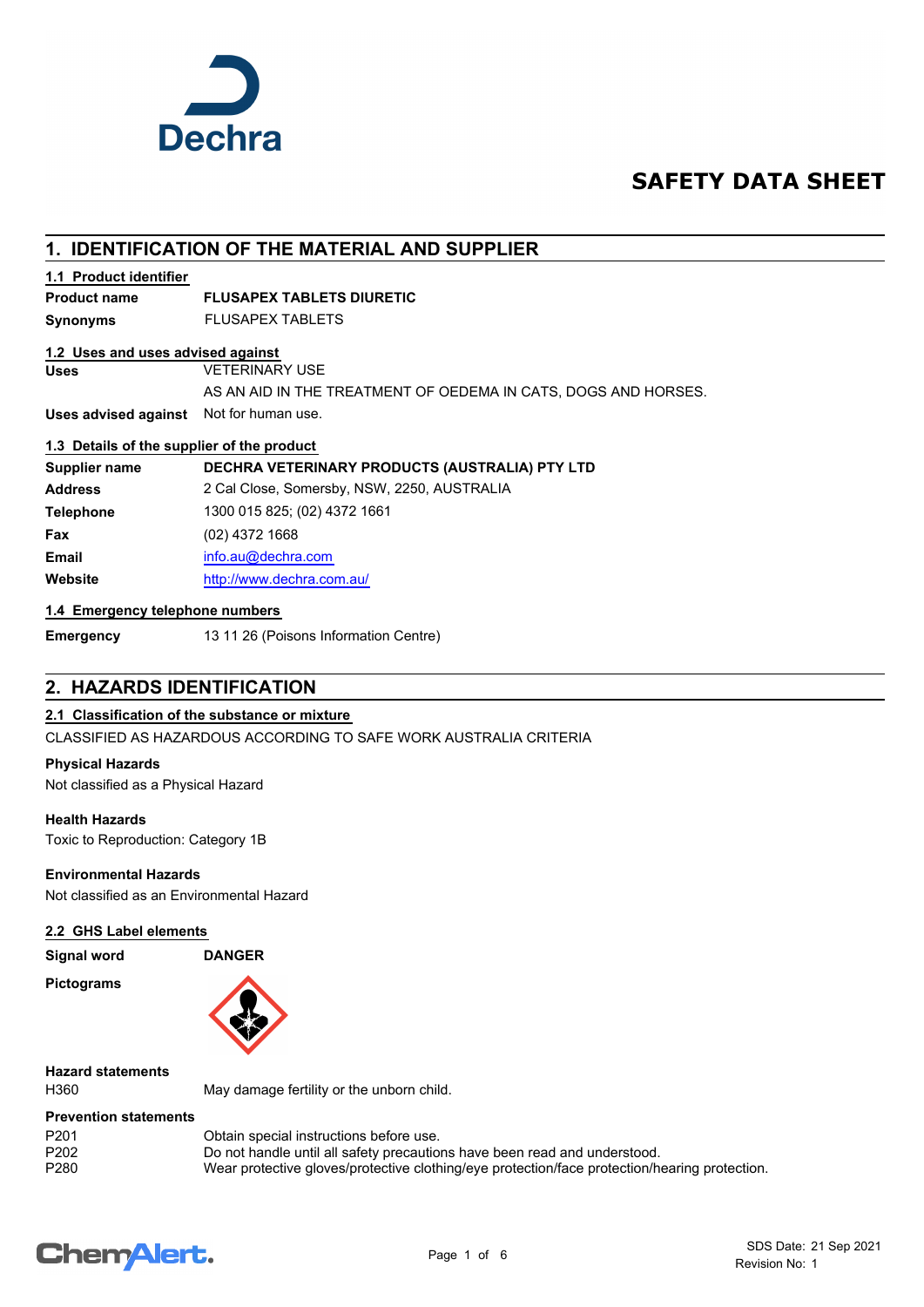#### **PRODUCT NAME FLUSAPEX TABLETS DIURETIC**

#### **Response statements**

P308 + P313 IF exposed or concerned: Get medical advice/ attention.

#### **Storage statements**

P405 Store locked up.

#### **Disposal statements**

P501 Dispose of contents/container in accordance with relevant regulations.

#### **2.3 Other hazards**

No information provided.

## **3. COMPOSITION/ INFORMATION ON INGREDIENTS**

#### **3.1 Substances / Mixtures**

| Ingredient                | <b>CAS Number</b> | <b>EC Number</b> | Content   |
|---------------------------|-------------------|------------------|-----------|
| <b>FRUSEMIDE</b>          | 54-31-9           | 200-203-6        | 25%       |
| NON HAZARDOUS INGREDIENTS | ์ Not Available   | Not Available    | Remainder |

## **4. FIRST AID MEASURES**

#### **4.1 Description of first aid measures**

| Eye                         | If in eyes, hold eyelids apart and flush continuously with running water. Continue flushing until advised to<br>stop by a Poisons Information Centre, a doctor, or for at least 15 minutes.                 |  |  |
|-----------------------------|-------------------------------------------------------------------------------------------------------------------------------------------------------------------------------------------------------------|--|--|
| <b>Inhalation</b>           | If inhaled, remove from contaminated area. Apply artificial respiration if not breathing.                                                                                                                   |  |  |
| <b>Skin</b>                 | If skin or hair contact occurs, remove contaminated clothing and flush skin and hair with running water.<br>Continue flushing with water until advised to stop by a Poisons Information Centre or a doctor. |  |  |
| <b>Ingestion</b>            | For advice, contact a Poisons Information Centre on 13 11 26 (Australia Wide) or a doctor (at once). If<br>swallowed, do not induce vomiting.                                                               |  |  |
| <b>First aid facilities</b> | None allocated.                                                                                                                                                                                             |  |  |

#### **4.2 Most important symptoms and effects, both acute and delayed**

See Section 11 for more detailed information on health effects and symptoms.

#### **4.3 Immediate medical attention and special treatment needed**

Treat symptomatically.

## **5. FIRE FIGHTING MEASURES**

#### **5.1 Extinguishing media**

Use an extinguishing agent suitable for the surrounding fire.

#### **5.2 Special hazards arising from the substance or mixture**

Non flammable. May evolve carbon oxides and hydrocarbons when heated to decomposition.

#### **5.3 Advice for firefighters**

Treat as per requirements for surrounding fires. Evacuate area and contact emergency services. Remain upwind and notify those downwind of hazard. Wear full protective equipment including Self Contained Breathing Apparatus (SCBA) when combating fire. Use waterfog to cool intact containers and nearby storage areas.

#### **5.4 Hazchem code**

None allocated.

## **6. ACCIDENTAL RELEASE MEASURES**

## **6.1 Personal precautions, protective equipment and emergency procedures**

Wear Personal Protective Equipment (PPE) as detailed in section 8 of the SDS.

## **6.2 Environmental precautions**

Prevent product from entering drains and waterways.

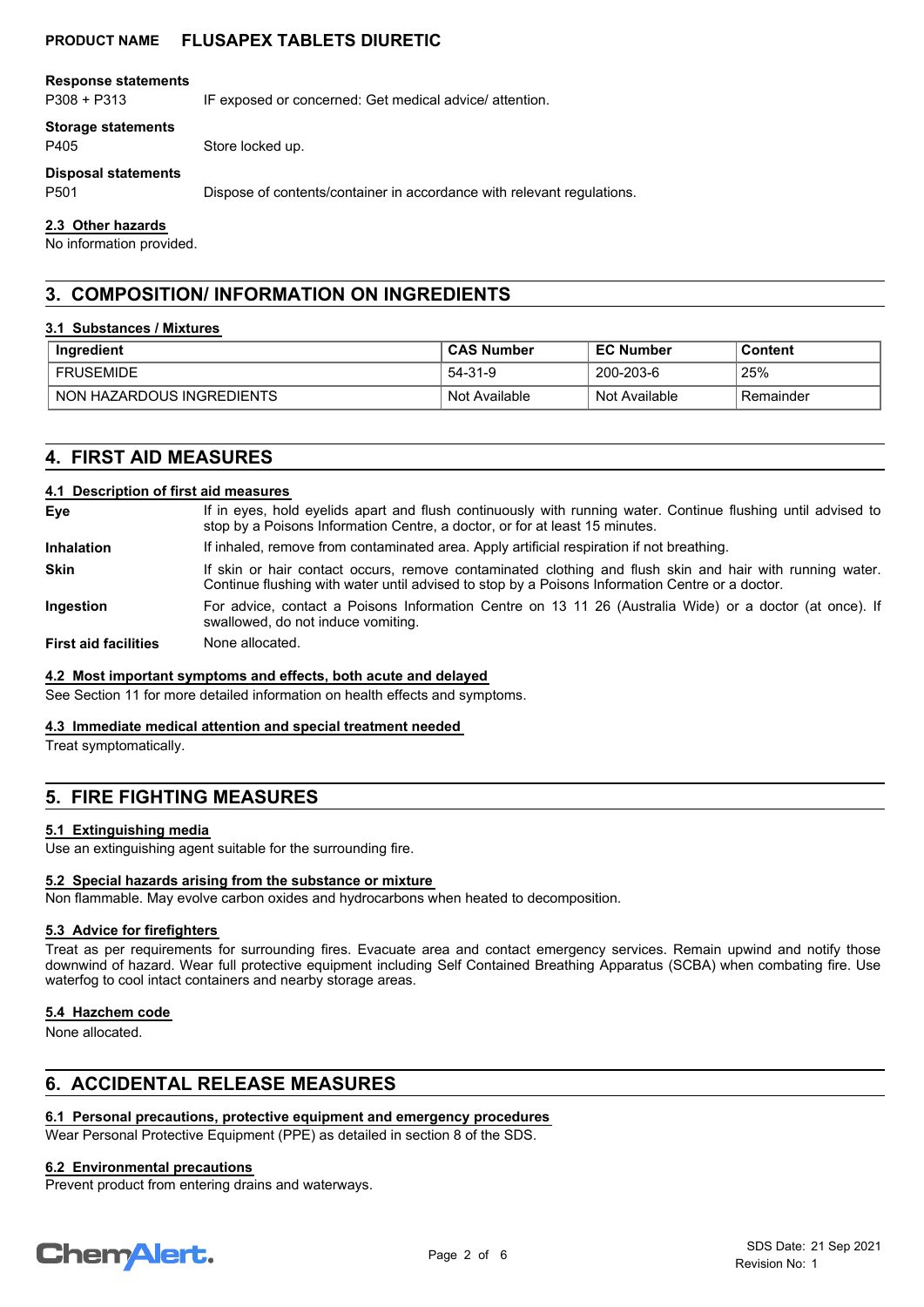## **PRODUCT NAME FLUSAPEX TABLETS DIURETIC**

#### **6.3 Methods of cleaning up**

If spilt, collect and reuse where possible.

#### **6.4 Reference to other sections**

See Sections 8 and 13 for exposure controls and disposal.

## **7. HANDLING AND STORAGE**

#### **7.1 Precautions for safe handling**

Before use carefully read the product label. Use of safe work practices are recommended to avoid eye or skin contact and inhalation. Observe good personal hygiene, including washing hands before eating. Prohibit eating, drinking and smoking in contaminated areas.

#### **7.2 Conditions for safe storage, including any incompatibilities**

Store in a cool, dry, well marked area, removed from foodstuffs and other drugs. Storage areas and containers should be clearly marked for drug holding, protected from light, freezing or physical damage and tightly sealed when not in use. Keep out of reach of children. Store below 25°C.

#### **7.3 Specific end uses**

No information provided.

## **8. EXPOSURE CONTROLS / PERSONAL PROTECTION**

#### **8.1 Control parameters**

#### **Exposure standards**

No exposure standards have been entered for this product.

#### **Biological limits**

No biological limit values have been entered for this product.

#### **8.2 Exposure controls**

**Engineering controls** Avoid inhalation. Use in well ventilated areas.

#### **PPE**

| Eye / Face         | Not required under normal conditions of use.                          |  |
|--------------------|-----------------------------------------------------------------------|--|
| <b>Hands</b>       | Individuals with sensitive skin should consider wearing latex gloves. |  |
| <b>Body</b>        | Not required under normal conditions of use.                          |  |
| <b>Respiratory</b> | Not required under normal conditions of use.                          |  |

## **9. PHYSICAL AND CHEMICAL PROPERTIES**

#### **9.1 Information on basic physical and chemical properties**

| Appearance                       | WHITE ROUND TABLET   |
|----------------------------------|----------------------|
| Odour                            | <b>ODOURLESS</b>     |
| Flammability                     | <b>NON FLAMMABLE</b> |
| <b>Flash point</b>               | <b>NOT RELEVANT</b>  |
| <b>Boiling point</b>             | <b>NOT AVAILABLE</b> |
| <b>Melting point</b>             | <b>NOT AVAILABLE</b> |
| <b>Evaporation rate</b>          | <b>NOT AVAILABLE</b> |
| рH                               | <b>NOT AVAILABLE</b> |
| <b>Vapour density</b>            | <b>NOT AVAILABLE</b> |
| <b>Relative density</b>          | <b>NOT AVAILABLE</b> |
| Solubility (water)               | <b>NOT AVAILABLE</b> |
| Vapour pressure                  | <b>NOT AVAILABLE</b> |
| <b>Upper explosion limit</b>     | <b>NOT RELEVANT</b>  |
| <b>Lower explosion limit</b>     | <b>NOT RELEVANT</b>  |
| <b>Partition coefficient</b>     | <b>NOT AVAILABLE</b> |
| <b>Autoignition temperature</b>  | <b>NOT AVAILABLE</b> |
| <b>Decomposition temperature</b> | <b>NOT AVAILABLE</b> |
| Viscositv                        | <b>NOT AVAILABLE</b> |
| <b>Explosive properties</b>      | <b>NOT AVAILABLE</b> |
| <b>Oxidising properties</b>      | <b>NOT AVAILABLE</b> |
| Odour threshold                  | <b>NOT AVAILABLE</b> |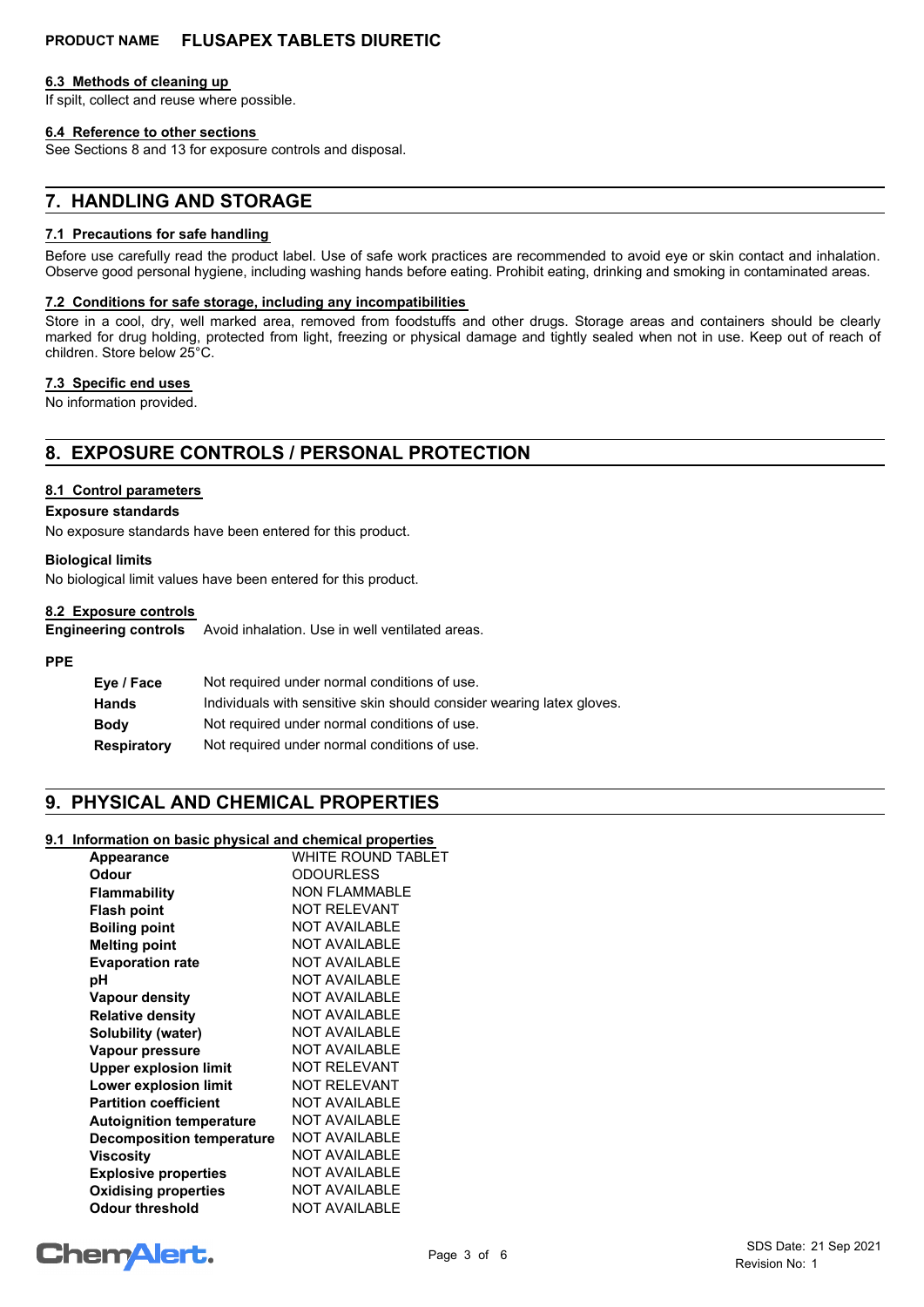## **10. STABILITY AND REACTIVITY**

#### **10.1 Reactivity**

Carefully review all information provided in sections 10.2 to 10.6.

#### **10.2 Chemical stability**

Stable under recommended conditions of storage.

#### **10.3 Possibility of hazardous reactions**

Polymerization will not occur.

#### **10.4 Conditions to avoid**

Avoid contact with incompatible substances.

#### **10.5 Incompatible materials**

Compatible with most commonly used materials.

#### **10.6 Hazardous decomposition products**

May evolve carbon oxides and hydrocarbons when heated to decomposition.

## **11. TOXICOLOGICAL INFORMATION**

#### **11.1 Information on toxicological effects**

**Acute toxicity**

This product is used in veterinary applications. Use safe work practices to avoid eye contact, prolonged skin contact and ingestion. Refer to medical doctor/specialist for advice regarding adverse side effects.

#### **Information available for the ingredients:**

| Ingredient                         |                                                                                                                                                                                                                                          | Oral LD50          | Dermal LD50 | <b>Inhalation LC50</b> |
|------------------------------------|------------------------------------------------------------------------------------------------------------------------------------------------------------------------------------------------------------------------------------------|--------------------|-------------|------------------------|
| <b>FRUSEMIDE</b>                   |                                                                                                                                                                                                                                          | 800 mg/kg (rabbit) |             | --                     |
| <b>Skin</b>                        | Contact may result in irritation, redness and rash.                                                                                                                                                                                      |                    |             |                        |
| Eye                                | Contact may result in irritation, lacrimation, pain, redness and conjunctivitis.                                                                                                                                                         |                    |             |                        |
| <b>Sensitisation</b>               | Not classified as causing skin or respiratory sensitisation.                                                                                                                                                                             |                    |             |                        |
| <b>Mutagenicity</b>                | Not classified as a mutagen.                                                                                                                                                                                                             |                    |             |                        |
| Carcinogenicity                    | Not classified as a carcinogen.                                                                                                                                                                                                          |                    |             |                        |
| <b>Reproductive</b>                | May damage fertility or the unborn child. Frusemide crosses the placenta and is found in human milk. In<br>humans, exposure to frusemide during pregnancy has been found to be significantly associated with<br>deafness in the neonate. |                    |             |                        |
| STOT - single<br>exposure          | Over exposure may result in irritation of the nose and throat, with coughing.                                                                                                                                                            |                    |             |                        |
| <b>STOT</b> - repeated<br>exposure | Not classified as causing organ damage from repeated exposure.                                                                                                                                                                           |                    |             |                        |
| <b>Aspiration</b>                  | Not classified as causing aspiration.                                                                                                                                                                                                    |                    |             |                        |

## **12. ECOLOGICAL INFORMATION**

#### **12.1 Toxicity**

No information provided.

#### **12.2 Persistence and degradability**

Frusemide: Highly persistent in air, water and soil.

#### **12.3 Bioaccumulative potential**

Frusemide: Low potential for bioaccumulation (LogKow = 2.03)

**12.4 Mobility in soil**

Frusemide: Low mobility (Koc = 188.3)

#### **12.5 Other adverse effects**

No information provided.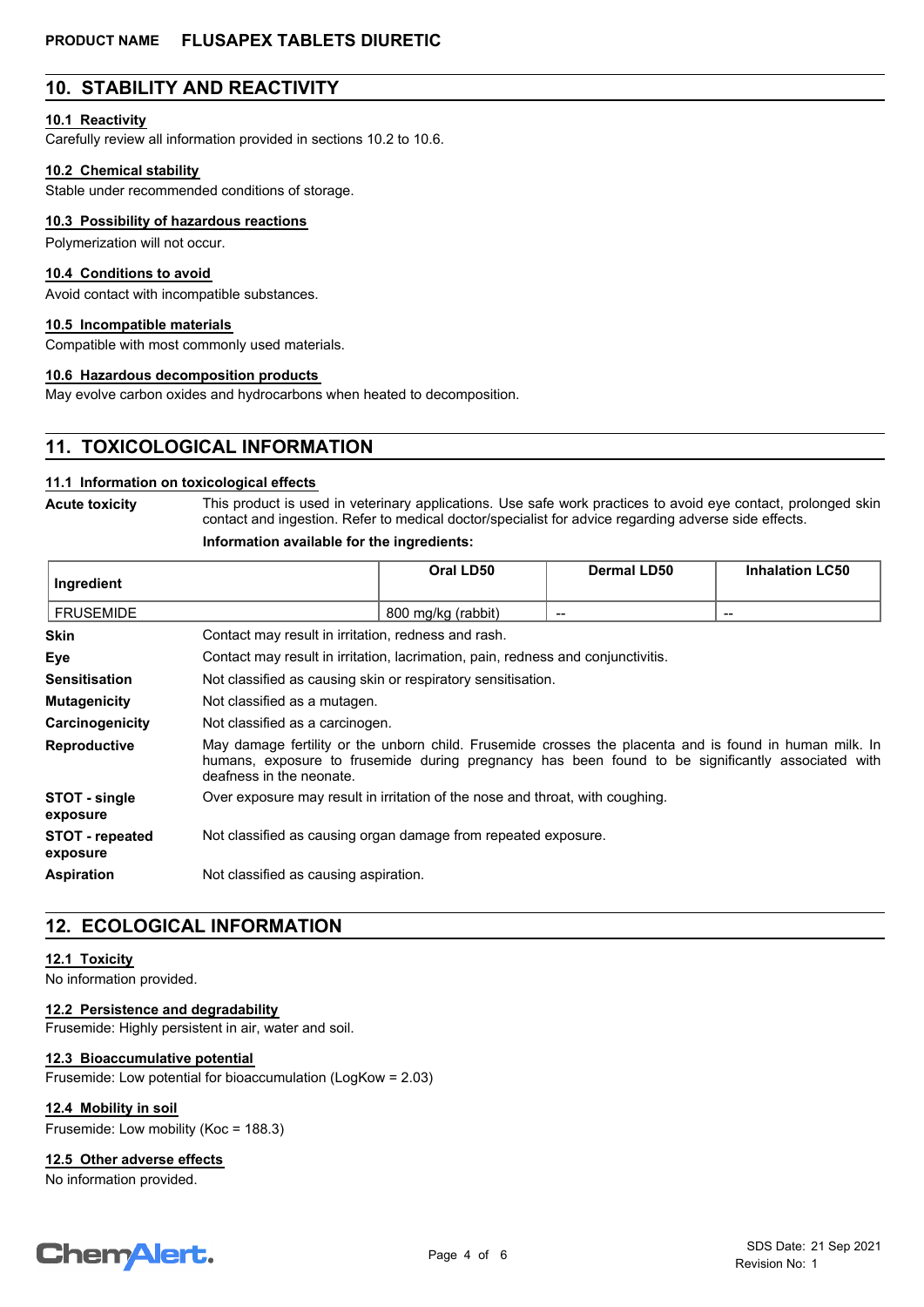## **13. DISPOSAL CONSIDERATIONS**

#### **13.1 Waste treatment methods**

For small quantities, collect and place in sealable containers. Dispose of, as with other clinical waste, by high temperature incineration (recommended > 1100°C). Burial to landfill may be acceptable, but only at an approved and licensed waste disposal site. **Waste disposal**

Legislation **Dispose of in accordance with relevant local legislation.** 

## **14. TRANSPORT INFORMATION**

#### **NOT CLASSIFIED AS A DANGEROUS GOOD BY THE CRITERIA OF THE ADG CODE, IMDG OR IATA**

|                                     | <b>LAND TRANSPORT (ADG)</b> | <b>SEA TRANSPORT (IMDG / IMO)</b> | AIR TRANSPORT (IATA / ICAO) |
|-------------------------------------|-----------------------------|-----------------------------------|-----------------------------|
| 14.1 UN Number                      | None allocated.             | None allocated.                   | None allocated.             |
| 14.2 Proper<br><b>Shipping Name</b> | None allocated.             | None allocated.                   | None allocated.             |
| 14.3 Transport<br>hazard class      | None allocated.             | None allocated.                   | None allocated.             |
| 14.4 Packing Group                  | None allocated.             | None allocated.                   | None allocated.             |

#### **14.5 Environmental hazards**

Not a Marine Pollutant.

#### **14.6 Special precautions for user**

**Hazchem code** None allocated.

## **15. REGULATORY INFORMATION**

#### **15.1 Safety, health and environmental regulations/legislation specific for the substance or mixture**

Classified as a Schedule 4 (S4) Standard for the Uniform Scheduling of Medicines and Poisons (SUSMP). **Poison schedule** Safe Work Australia criteria is based on the Globally Harmonised System (GHS) of Classification and Labelling of Chemicals (GHS Revision 7). **Classifications APVMA Numbers** 35638

#### **AUSTRALIA: AIIC (Australian Inventory of Industrial Chemicals)** All components are listed on AIIC, or are exempt. **Inventory listings**

## **16. OTHER INFORMATION**

WORKPLACE CONTROLS AND PRACTICES: Unless a less toxic chemical can be substituted for a hazardous substance, ENGINEERING CONTROLS are the most effective way of reducing exposure. The best protection is to enclose operations and/or provide local exhaust ventilation at the site of chemical release. Isolating operations can also reduce exposure. Using respirators or protective equipment is less effective than the controls mentioned above, but is sometimes necessary. **Additional information**

PERSONAL PROTECTIVE EQUIPMENT GUIDELINES:

The recommendation for protective equipment contained within this report is provided as a guide only. Factors such as form of product, method of application, working environment, quantity used, product concentration and the availability of engineering controls should be considered before final selection of personal protective equipment is made.

#### HEALTH EFFECTS FROM EXPOSURE:

It should be noted that the effects from exposure to this product will depend on several factors including: form of product; frequency and duration of use; quantity used; effectiveness of control measures; protective equipment used and method of application. Given that it is impractical to prepare a report which would encompass all possible scenarios, it is anticipated that users will assess the risks and apply control methods where appropriate.